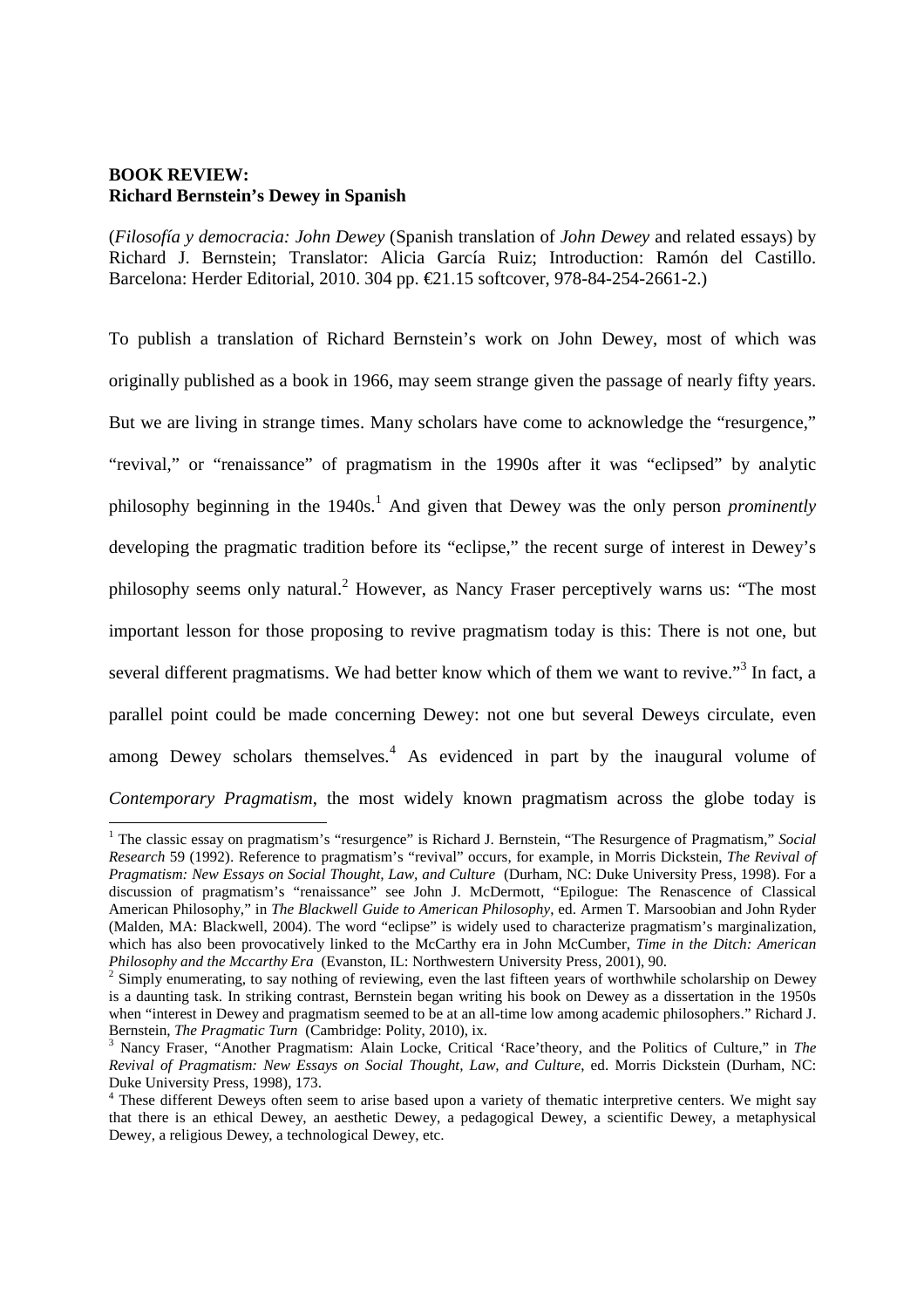probably the brand of neo-pragmatism popularized by Richard Rorty, who attributed many of his own central philosophical doctrines to Dewey. This is not the place to consider the deep reservations expressed by prominent scholars of the classical American pragmatists concerning Rorty's interpretations of Dewey and pragmatism more generally,<sup>5</sup> but it is the place to insist that Bernstein's alternative visions of both Dewey and pragmatism are worth publicizing.

Spanish is the second most natively spoken language in the world, and insofar as Rorty, Rorty's Dewey, and Rorty's pragmatism are iconic among many Spanish-speaking scholars, the translation of Bernstein, Bernstein's Dewey, and Bernstein's pragmatism into Spanish is crucial to the continuing vitality of a tradition so committed to pluralism. Indeed, Bernstein's own philosophy is exemplary in this regard. Characterizing the best of the pragmatic tradition as "an *engaged fallibilistic pluralism*" in his Presidential Address to the APA in 1988, Bernstein has contributed to the contemporary florescence of pragmatism precisely by putting it into dialogue with other philosophical traditions.<sup>6</sup> Rejecting the simple Anglo-American/Continental split as "unilluminating and unfruitful," Bernstein's scholarship bridges philosophical traditions in an attempt "to deal with the multiplicity of perspectives and interpretations in a decentered world." While never abandoning the pragmatic tradition, Bernstein has consistently sought to understand other traditions on their own terms, which sometimes "requires what Alasdair MacIntyre characterizes as learning a second first language where we come to recognize the ways in which rival traditions are and are not translatable."<sup>8</sup>

<sup>&</sup>lt;sup>5</sup> The production of literature on Rorty's misuse of Dewey has become a cottage industry. For a list of articles spanning from 1980 to present, see Christopher J. Voparil and Richard J. Bernstein, *The Rorty Reader* (Malden, MA: Wiley-Blackwell, 2010), 2 n. 7.

<sup>6</sup> Richard J. Bernstein, "Pragmatism, Pluralism, and the Healing of Wounds," *Proceedings and Addresses of the American Philosophical Association* 63, no. 3 (1989): 17.

<sup>7</sup> Richard J. Bernstein, "Metaphysics, Critique, and Utopia," *The Review of Metaphysics* 42, no. 2 (1988): 271.

<sup>8</sup> Bernstein, "Pragmatism, Pluralism, and the Healing of Wounds," 15.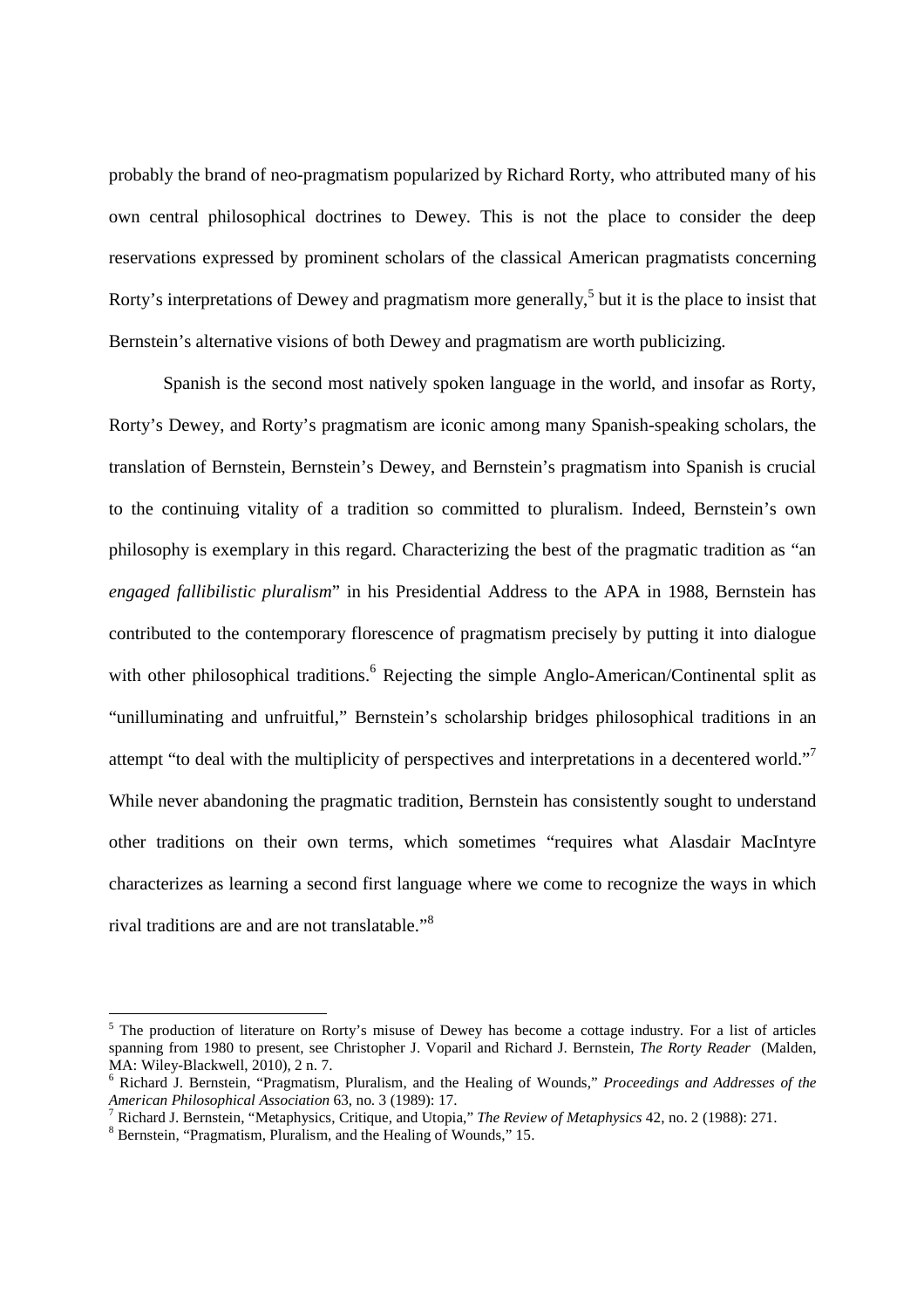This quote from Bernstein brings us to the tremendous service Ramón del Castillo has performed in providing such a learned and painstakingly documented historical introduction to this edited volume, which includes two additional essays on Dewey from 1986 and 2010, thereby gathering all of Bernstein's writings on Dewey into a single Spanish edition for the first time. Throughout each of his three introductory sections, del Castillo demonstrates that he has succeeded brilliantly in learning the pragmatic tradition as a second first language. Even his choice of title—*Derivas pragmatistas*—conveys the carefulness evident throughout his attempt to provide a *pragmatic* look at the origins of Bernstein's pragmatism. In other words, del Castillo is concerned with origins precisely because he is concerned with the various drifts and future directions of the pragmatic tradition. It is an intellectual history, but never a *merely* intellectual history, for he recognizes what is practically at stake given the ways in which "the conflict of narratives" (Bernstein's phrase) defines philosophy itself, especially in the United States.<sup>9</sup> We thus return to the importance of asking not just which pragmatisms, but also which Deweys we want to revive—two questions that raise the stakes of intellectual history.

Del Castillo begins his narrative in the 1930s, when John Dewey was still considered a model intellectual in the U.S., and tells a laboriously footnoted story of how Dewey's philosophy came to be seen as passé, in ways that were often contradictory (e.g., analytically inclined philosophers Dewey denounced for being a speculative metaphysician in the grand tradition of Hegel while a number of critical theorists rejected him as a crass positivist). In contrast, del Castillo paints an inspiring portrait of Dewey as a multi-faceted philosopher who wrote "about psychology and culture, about history and society, a theorist of education and politics, but also a journalist and an activist, an itinerant observer and engaged polemicist—all while the social

<u>.</u>

<sup>9</sup> Richard J. Bernstein, *Filosofía y democracia: John Dewey*, ed. Ramón del Castillo, trans. Alicia García Ruiz (Barcelona: Herder Editorial, 2010), 9.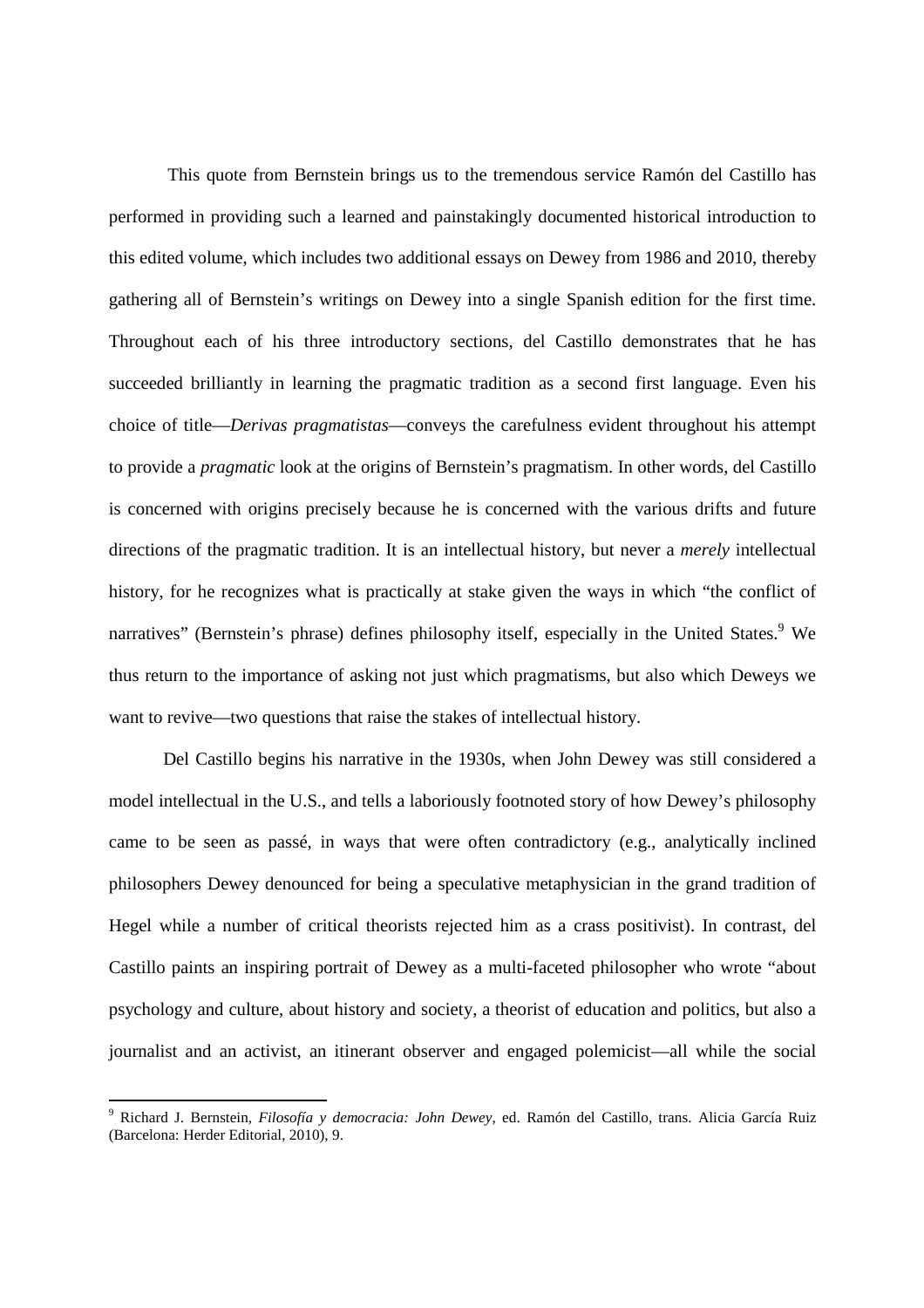sciences and philosophy were veering towards a much more professionalized and scientific model."<sup>10</sup> Today, after the crisis of analytic philosophy, and in the midst of the crisis of the humanities, a return to this Dewey—who Bernstein champions as a great teacher of "the perennial task of seeking a comprehensive vision and understanding of man and his place in the universe"—is anything but passé. $11$ 

The second section of del Castillo's introduction leaves little doubt that Bernstein's *John Dewey* (1966)—the book that constitutes the bulk of the present volume—was instrumental in keeping this Dewey (and the pragmatic tradition itself) alive. Del Castillo details how Bernstein studied Dewey at Yale under John E. Smith, from whom Bernstein appropriated a methodology that treats the interpretation of the history of philosophy as *internal* to the practice of philosophy itself, so that a dialogical engagement with multiple philosophical traditions becomes a critical dimension of developing one's own philosophical voice.<sup>12</sup> Hence, it is no surprise that Bernstein attempts "to present a sympathetic, comprehensive statement of Dewey's intellectual vision" in relation to both Dewey's own intellectual development and the works of the other classical pragmatists. In later essays, Bernstein also relates Dewey's philosophy to other thinkers including (but not limited to) Kant, Hegel, Marx, Heidegger, Wittgenstein, Sellars, Gadamer, Habermas, MacIntyre, Taylor, Arendt, Levinas, Derrida, and Rorty.<sup>13</sup> The picture of Bernstein (and Bernstein's Dewey) that emerges is that of a pragmatist with a talent for recognizing the potential for philosophical cross-fertilization, precisely as a way of *practicing* the Deweyan ideal

<sup>&</sup>lt;sup>10</sup> Ibid., 11; translation mine.

<sup>&</sup>lt;sup>11</sup> I have quoted the original English phrase from Richard J. Bernstein, *John Dewey* (New York: Washington Square Press, 1966), 184-85; [p. 217 in the Spanish volume under review].

 $12$  John E. Smith is another scholar of the pragmatic tradition whose work deserves more attention. Unfortunately, scholars working primarily from the analytic tradition are often unaware of just how deep the living tradition of scholarship on pragmatism runs, since their knowledge of secondary literature on pragmatism is often limited to scholars like Richard Rorty or Hilary Putnam. For a discussion of this phenomenon, see Douglas Anderson, "Old Pragmatisms, New Histories," *Journal of the History of Philosophy* 47, no. 4 (2009): 491.

<sup>&</sup>lt;sup>13</sup> Bernstein, *John Dewey*, vii; [p. 37 in the Spanish volume under review].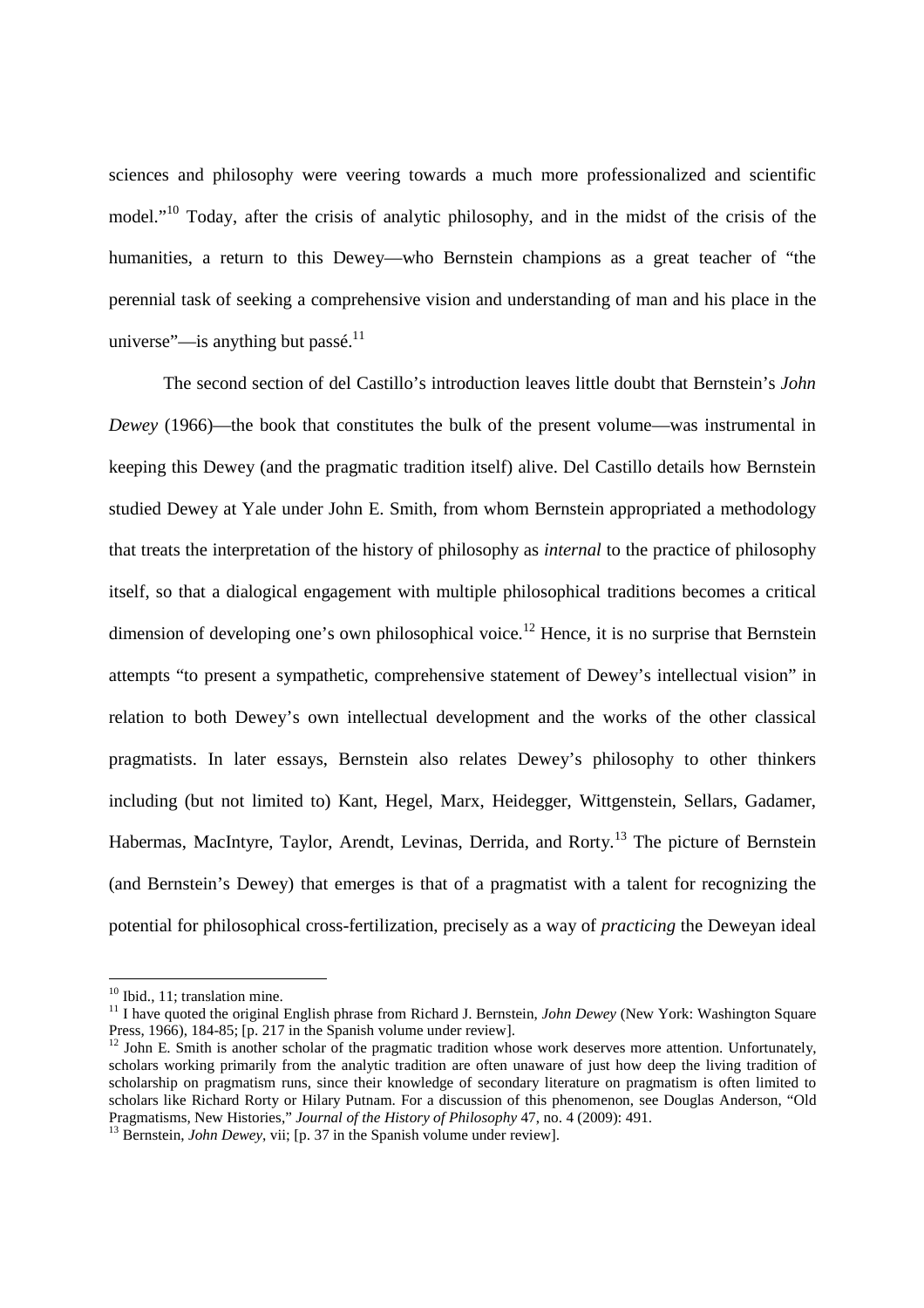of democracy. Even as the philosophical context and interlocutors have shifted, Bernstein continues to show how "Dewey could inspire something different, given that he had understood democracy not simply as a process of deliberation, but above all else as a way of life, as community."<sup>14</sup> Del Castillo therefore presents Bernstein's 1986 essay, "John Dewey on Democracy: The Task Before Us"—printed as Chapter 13 in the present volume—as the hinge of Bernstein's corpus, a follow up to his *John Dewey* designed to show that Dewey's pragmatism was still very much alive and relevant to present philosophical disputes and everyday problems.

Indeed, as del Castillo shows in the final section of his introduction, Bernstein continues to advocate for the value of the pragmatist *spirit* or *ethos* as a method of conducting oneself in a pluralistic philosophic universe. While Bernstein's interlocutors became more postmodern in the 1990s, and even as Rorty treated him as an unliberated pragmatist suffering from nostalgia, Bernstein sought to demonstrate the incongruences of Rorty's ethnocentric ironism while arguing that much still might be gained from Dewey's reflections on *experience*. <sup>15</sup> Most recently, Bernstein's will to reconstruct has led him back to the history of pragmatism given how it has become a pretext for revisiting (and revising) U.S. history. *The Pragmatic Turn* (2010) unites pragmatism old and new in a penetrating chronicle, as Bernstein expertly performs his role as a mediator while simultaneously adding tension to the relations between the distinct versions of contemporary pragmatism, which often express themselves through differing versions of Dewey. All of which brings us back to the question of *which* versions of the pragmatic tradition we want to revive, a question that Bernstein addresses in "John Dewey's Radical Democracy," which constitutes the final chapter of the present volume. Bernstein's return to Dewey in this work is

<sup>14</sup> Bernstein, *Filosofía y democracia: John Dewey*, 24; translation mine.

<sup>&</sup>lt;sup>15</sup> In fact, Bernstein argues that "[Dewey's] theory of experience and the ways in which experience is related to nature" constitutes "the heart of Dewey's philosophic vision." Bernstein, *John Dewey*, vii; [p. 38 in the Spanish volume under review].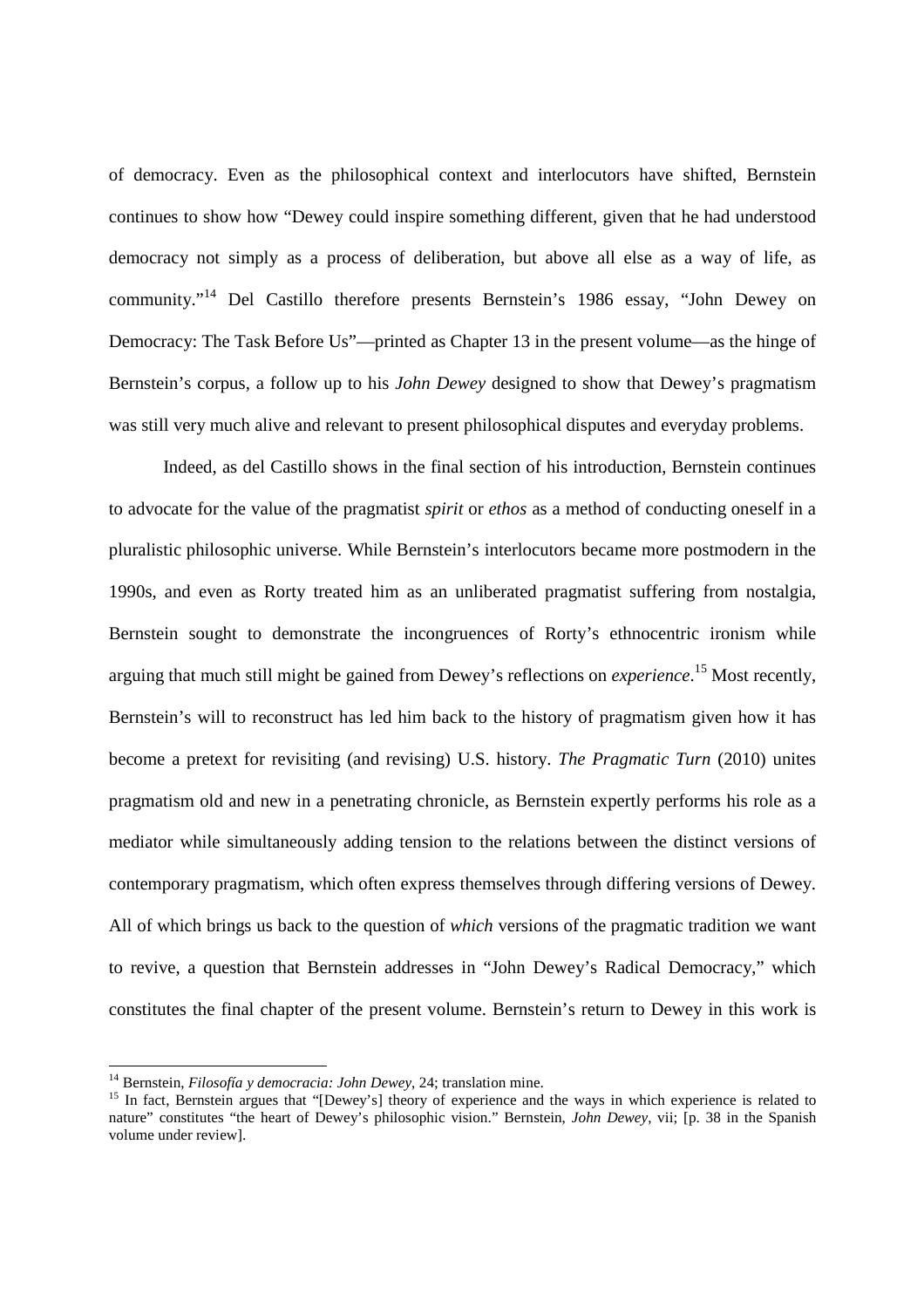not surprising, given that Bernstein concluded his *John Dewey* with a discussion of Dewey's claim that "the task of democracy is forever that of the creation of a freer and more humane experience in which all share and to which all contribute."<sup>16</sup> For over forty years, Bernstein has continued to maintain: "Nothing that has occurred since Dewey wrote this vitiates this ideal. It is still our task to work toward this ideal. Recent events, both national and international, make this task more vital."<sup>17</sup> Bernstein's career, no less than Dewey's, has been marked by a "life-long preoccupation" with the theme of democracy understood not just as a problem for philosophers, but as a task for humanity.<sup>18</sup>

When Bernstein published his first book on Dewey, it had only been fifteen years since Dewey's death, but as the twentieth century passed, Bernstein became increasingly convinced that the philosophical reports of pragmatism's demise were greatly exaggerated, since philosophers have continued to "'return' to what was a point of departure for the pragmatic thinkers."<sup>19</sup> This is perhaps Bernstein's most provocative claim with respect to the pragmatic tradition: "that Peirce, James, Dewey, and Mead were really ahead of their time—that they were initiating a sea change in philosophy […] that many twentieth and twenty-first century philosophers—some of whom had little or no knowledge of the classical pragmatic thinkers were dealing with similar themes and coming to similar conclusions."<sup>20</sup> Likewise, Bernstein claims that pragmatism "began as a distinctive American philosophical movement, but it has had a global reach," so that today "there is much more vigorous, extensive, and illuminating global discussion of the multifaceted aspects of pragmatism than at any time since its origins."<sup>21</sup> What

<sup>16</sup> Ibid., qtd. on 184.

<sup>&</sup>lt;sup>17</sup> Ibid., 184; [p. 217 in the Spanish volume under review].

<sup>18</sup> Richard J. Bernstein, *Philosophical Profiles: Essays in a Pragmatic Mode* (Philadelphia: University of Pennsylvania Press, 1986), 20; [p. 221 in the Spanish volume under review].

 $19$  Ibid., 17.

<sup>20</sup> Bernstein, *The Pragmatic Turn*, ix.

 $21$  Ibid., x, 31.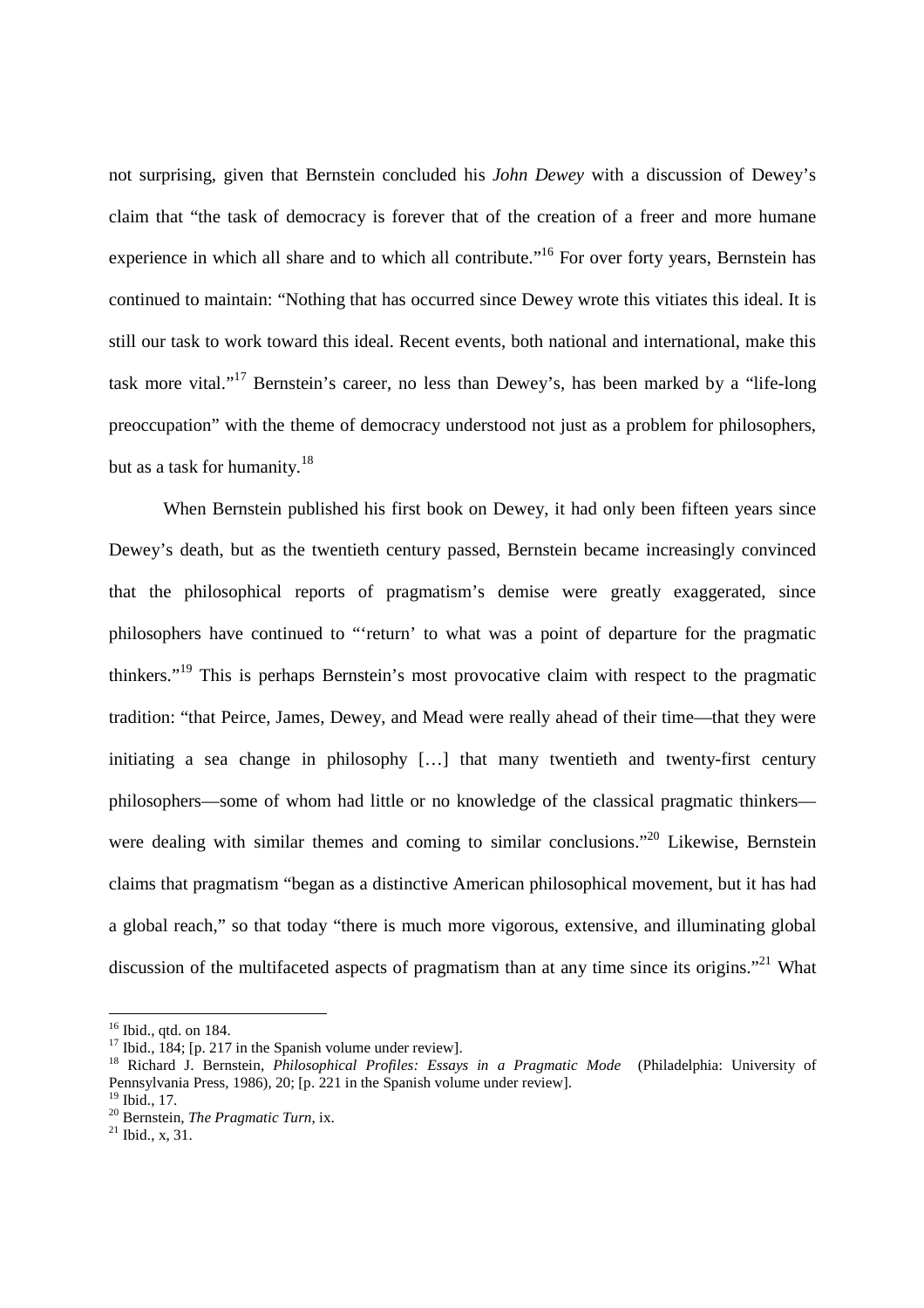remains to be seen—and this is undoubtedly the task before *us*—is *which* pragmatisms will continue to emerge. The contemporary vitality of the pragmatic tradition seems utterly contingent upon its ability to generate a philosophical discussion that is *genuinely* cosmopolitan, and this is precisely what is so encouraging about the publication of Alicia García Ruiz's excellent Spanish translation of Bernstein's work on Dewey, complete with an exceptionally elucidating introduction by the Spanish Americanist Ramón del Castillo. A variety of readers across Spain and Latin America will undoubtedly find this book worth reading both as an introduction to Dewey and as an introduction to Bernstein.<sup>22</sup> We can only hope that these readers will go on to challenge and contribute to Dewey's legacy "as the thinker for whom democracy is the central theme in virtually all his works." $^{23}$ 

> *—Alexander V. Stehn*  (University of Texas-Pan American, stehnav@utpa.edu)

## **Bibliography:**

- Anderson, Douglas. "Old Pragmatisms, New Histories." *Journal of the History of Philosophy* 47, no. 4 (2009): 489-521.
- Bernstein, Richard J. *John Dewey*. New York: Washington Square Press, 1966.
	- ———. *Philosophical Profiles: Essays in a Pragmatic Mode*. Philadelphia: University of Pennsylvania Press, 1986.
	- ———. "Metaphysics, Critique, and Utopia." *The Review of Metaphysics* 42, no. 2 (1988): 255- 273.
		- ———. "Pragmatism, Pluralism, and the Healing of Wounds." *Proceedings and Addresses of the American Philosophical Association* 63, no. 3 (1989): 5-18.
	- ———. "The Resurgence of Pragmatism." *Social Research* 59 (1992): 813-840.
- ———. *Filosofía y democracia: John Dewey*. Translated by Alicia García Ruiz. Edited by Ramón del Castillo. Barcelona: Herder Editorial, 2010.
	- ———. *The Pragmatic Turn*. Cambridge: Polity, 2010.
- Davaney, Sheila Greeve, and Warren G. Frisina. *The Pragmatic Century: Conversations with Richard J. Bernstein*. Albany: State University of New York Press, 2006.

 $22$  Bernstein recently wrote that "the themes I first explored in my first book on John Dewey (1966) have pervaded all of my writing since that time." Sheila Greeve Davaney and Warren G. Frisina, *The Pragmatic Century: Conversations with Richard J. Bernstein* (Albany: State University of New York Press, 2006), 187.

<sup>23</sup> Bernstein, *The Pragmatic Turn*, 71; [p. 238 in the Spanish volume under review].